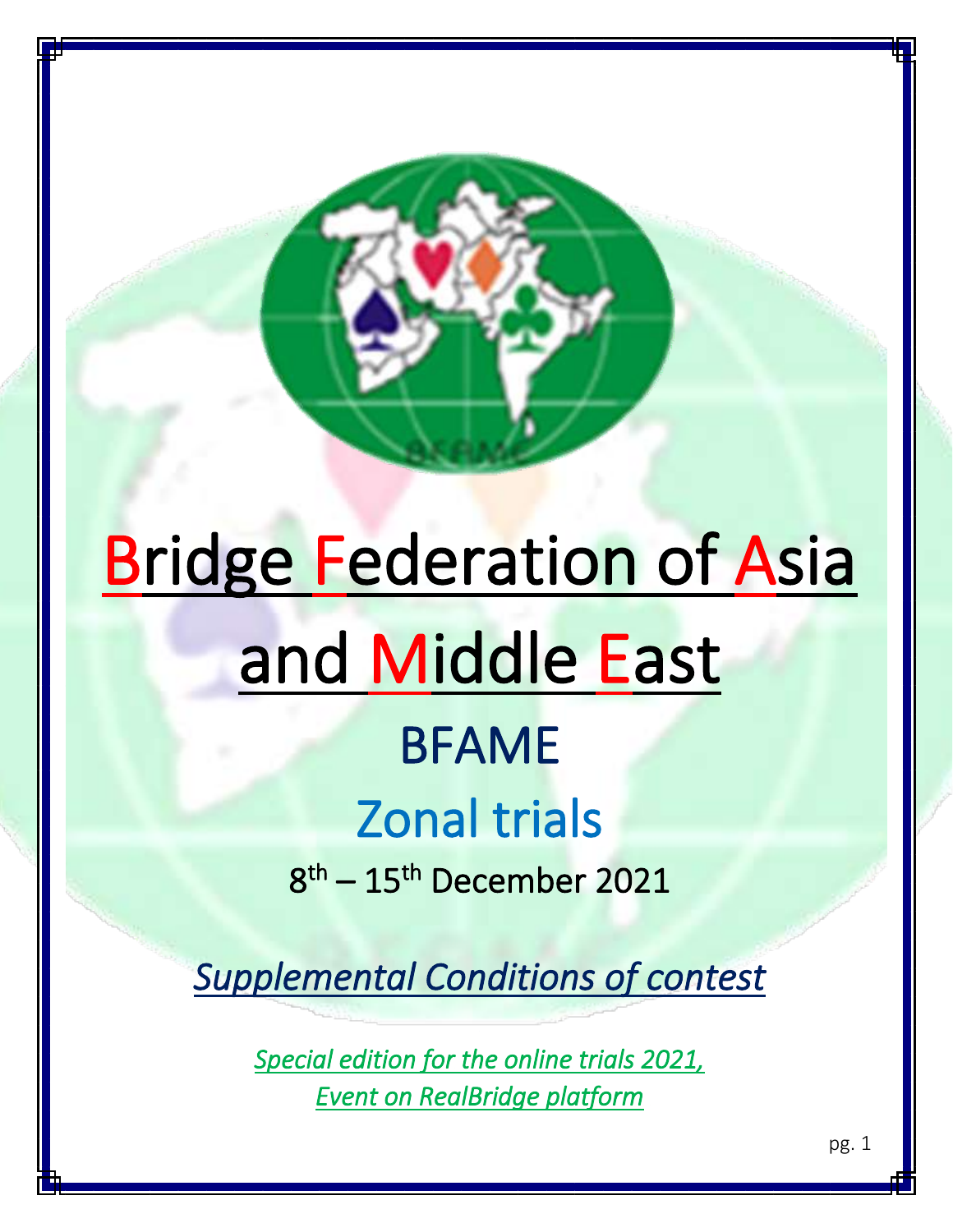#### 1. Preamble

- 1.1 This event will be organized by the BFAME, not by any NBO.
- 1.2 The Zone 4 Qualification for the next WBF WNTC will be held online on the RealBridge platform.
- 1.3 No one will play from home, or other private settings, participating NBOs will gather its teams in clusters at a local venue(s) set up according to the BFAME specifications, so as to prevent any communications between players.
- 1.4 Local Monitors/ Observers, ratified by the BFAME, will supervise play constantly at every location.
- 1.5 Monitors / Observers will not act as TDs.
- 1.6 Two surveillance cameras will be installed in the local venue with all time live broadcasting to the BFAME control room.
- 1.7 TDs will operate within the platform itself, as well as in a separate TD "room" for consultations and polling.

# 2 BFAME Monitor

Means a person appointed by the BFAME to monitor the players during play in the designated playing spot ( Venue ).

#### 3 Surveillance Camera

Means a security camera installed in the playing venue connected to the Internet and transferring a live time broadcasting with a zoom and 360-degree movement capability under the full control of the TDs.

#### 4 Organizing committee

Means the Executive Organizing committee appointed by the BFAME council to run and to be totally responsible of the BFAME 2021 online zonal trails.

#### 5 Official Language

English language will be the official language of the event.

# 6 Ethics

The organizing committee is expecting from all bridge players and all the participants to behave in sportsmanlike manner.

It is not accepted by all means any political statements, rude behavior and any unsportsmanlike conduct towards partner, opponents, TDs or the officials responsible of running the event.

Any sort of unauthorized communications is strictly forbidden and will result in canceling the team match and to be excluded from the event and will be reported to the BFAME disciplinary committee.

Any complain shall be sent to the head TD who will discuss the case with the BFAME-Authority Committee and take the necessary action if needed.

Should a team be disqualified as a result of a decision made by the Head Tournament Director or by the organizing committee itself, no refund of the entry fees will be made.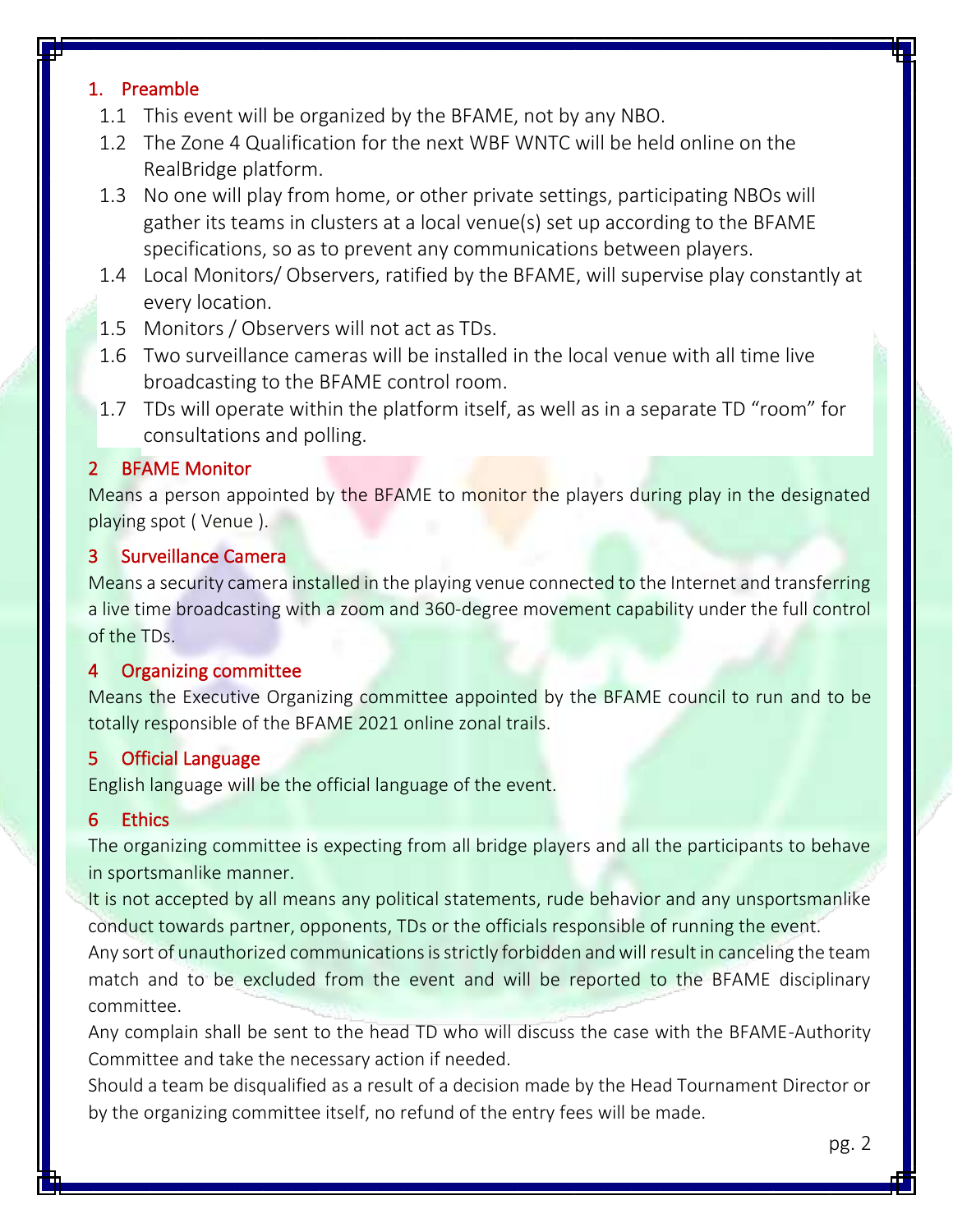#### 7 Systems, codes and Alert Procedure

#### 7.1 Alert

All ALERTABLE bids must be self-alerted (press the alert button before making the bid). And give a full writing disclosure of the bidding, vocal explanation won't be taken into the TD consideration. NOTE: - Players will not be allowed to alert their partner's bid, only self-alert will be allowed and the written explanation will be shown to both opponents but not to partner.

#### 7.2 Systems

- HUM, Brown stickers systems, Forcing Pass Systems, Random Openings, and Encrypted Signals are not allowed all the time.

- Players can't consult their system cards or notes between the start of the auction period until the end of the play. Exception: players may consult their defense notes vs 2<sup>2</sup> multi-opening.

- psychic conventional opening bids are forbidden.

#### 7.3 Codes

- When more information about an opponent's bid is needed, whether or not it was explained, player should send a private message to the opponent who made the bid asking for clarification. - Requesting information may be made at any time, at the time the bid is made, when the auction concludes, or any time during the play as long as it is a private chat between one opponent and the bidder.

- If players explain bids via chat, they should set the recipients to Opponents, not Table, so that only opponents see the explanation, not the partner. But the best way is to explain the bids via the RealBridge alert mechanism.

#### 8 Use Of Convention Card at Table

Each member of a pair must his duly completed Card and Supplementary Sheet(s) (incorporating any variations made pursuant to the provisions of the Supplemental Conditions of Contest for a specific (BFAME Zonal Bridge Championship) which shall contain in the designated place on the Card an indication of the appropriate color. After seeing his cards and until the end of the play, a player may not consult his own Card or Supplementary Sheets; except that the declaring side as per Law 40B2(b), is allowed to look at its own system during the clarification period. A player may also consult the Convention Booklet in respect of a call made by an opponent, but not in respect of a call made by his partner, or one made or contemplated by himself, and he may consult written defenses against Brown sticker conventions and HUM-aspects in his opponents' system.

#### 9 Restrictions

The following restrictions apply to the playing areas (see definition of these areas in Section 2.12) 9.1 Smoking and Alcohol

Smoking and the consumption of alcoholic beverages of any nature in the playing area is strictly prohibited. No player may leave the playing area in order to smoke or consume alcohol before the end of his match.

Any player or team official smoking or consuming alcohol before, during or after the session in this area will result in his team being fined 2 VP, or in the case of pairs events, will result in his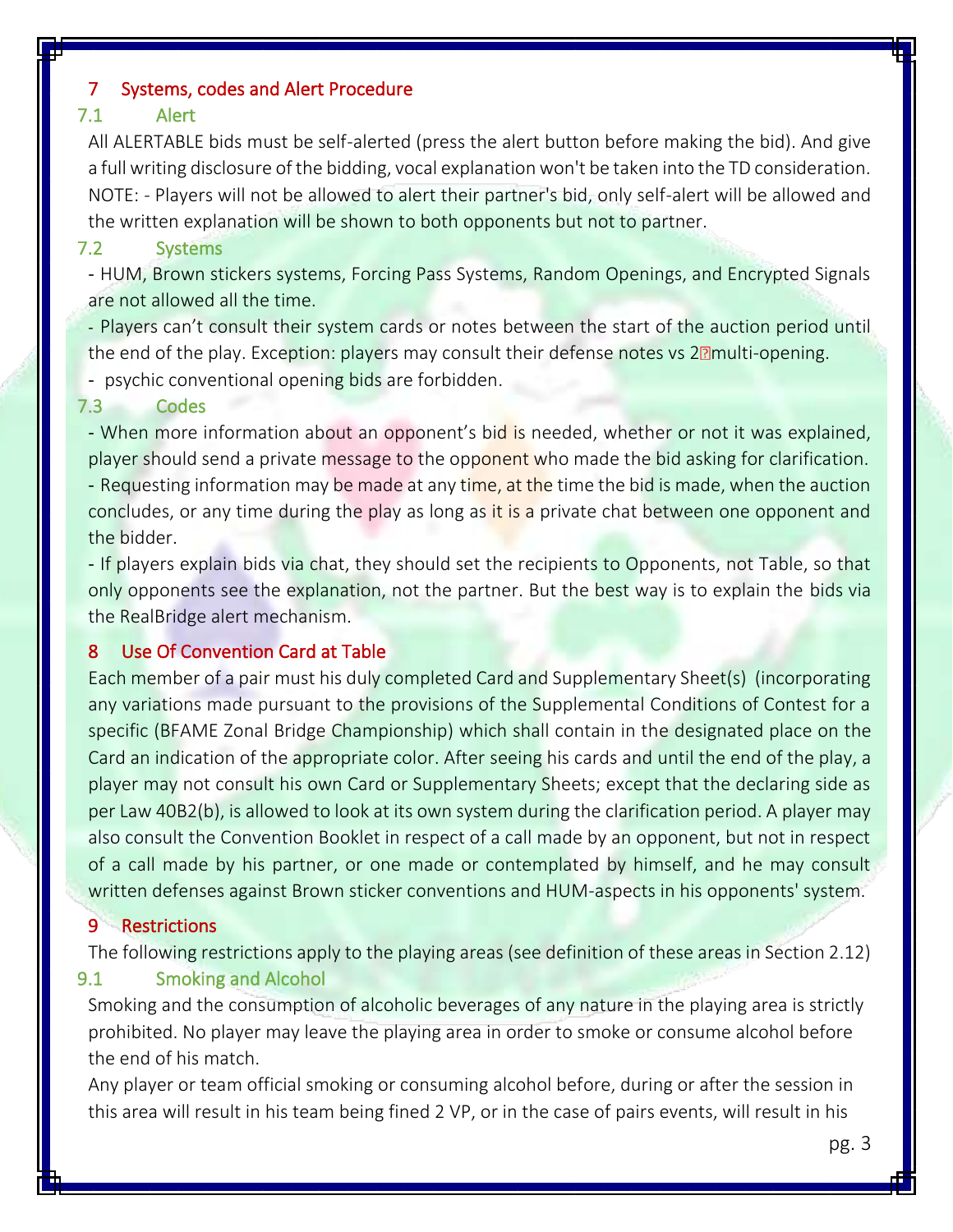partnership being fined 25% of the match points available on a board during the session. Constant violation of this regulation will result in the player being prohibited from playing and in the team official not being admitted into the playing area.

# 9.2 Mobile Phones, Pagers and other Electronic Equipment

Mobile telephones, pagers, smart watches or any other electronic equipment may not be brought into the playing area.

Any player or team official bringing such an item into this area will result in his team being fined 2 VP or, in the case of pairs events, will result in his partnership being fined 25% of the match points available on a board during the session. The penalty is mandatory. Constant violation of this regulation will result in the player being prohibited from playing and in the team official not being admitted into the playing area. The Head Tournament Director may, at his discretion, prohibit a player from bringing other equipment into the playing area. Anyone entering the playing area may be required to comply with procedures put in place by the BFAME for the detection of such electronic equipment.

# 9.3 Disqualification from any BFAME Championship event or Tournament

Should a team, pair or individual play be disqualified as a result of a decision made by the Head Tournament Director or the Organizing Committee, no refund of the entry fees, either in part or in whole, will be made.

# 10 Penalties

It is expected from all the players to be online 10 min at least before the official time of the session. Late login to RealBridge could results in a penalty by the TD.

The TD may remove un-played boards if a delay in finishing the match will interfere with the smooth running of the competition. An assigned adjusted score will be awarded to each board that has already been played in the other room.

# 11 Attendance in Playing Rooms

# 11.1 General

Subject to any supplementary regulations made by the Organizing Committee or special permission of the President, only the following are permitted to enter the playing spots:

- **a.** participants assigned to play in that room;
- **b.** BFAME monitor;

**c.** personnel appointed to operate these Championships, including assigned recorders, timers, caddies and technicians;

- **d.** the BFAME President;
- **e.** Chairman and members of the Disciplinary Commission who are on duty;
- **f.** The Reviewer or his assistant;
- **g.** staff personnel for provision of refreshment and room cleaning, if necessary;

**h.** "Officials on duty" appointed for a specific session or sessions by the BFAME President;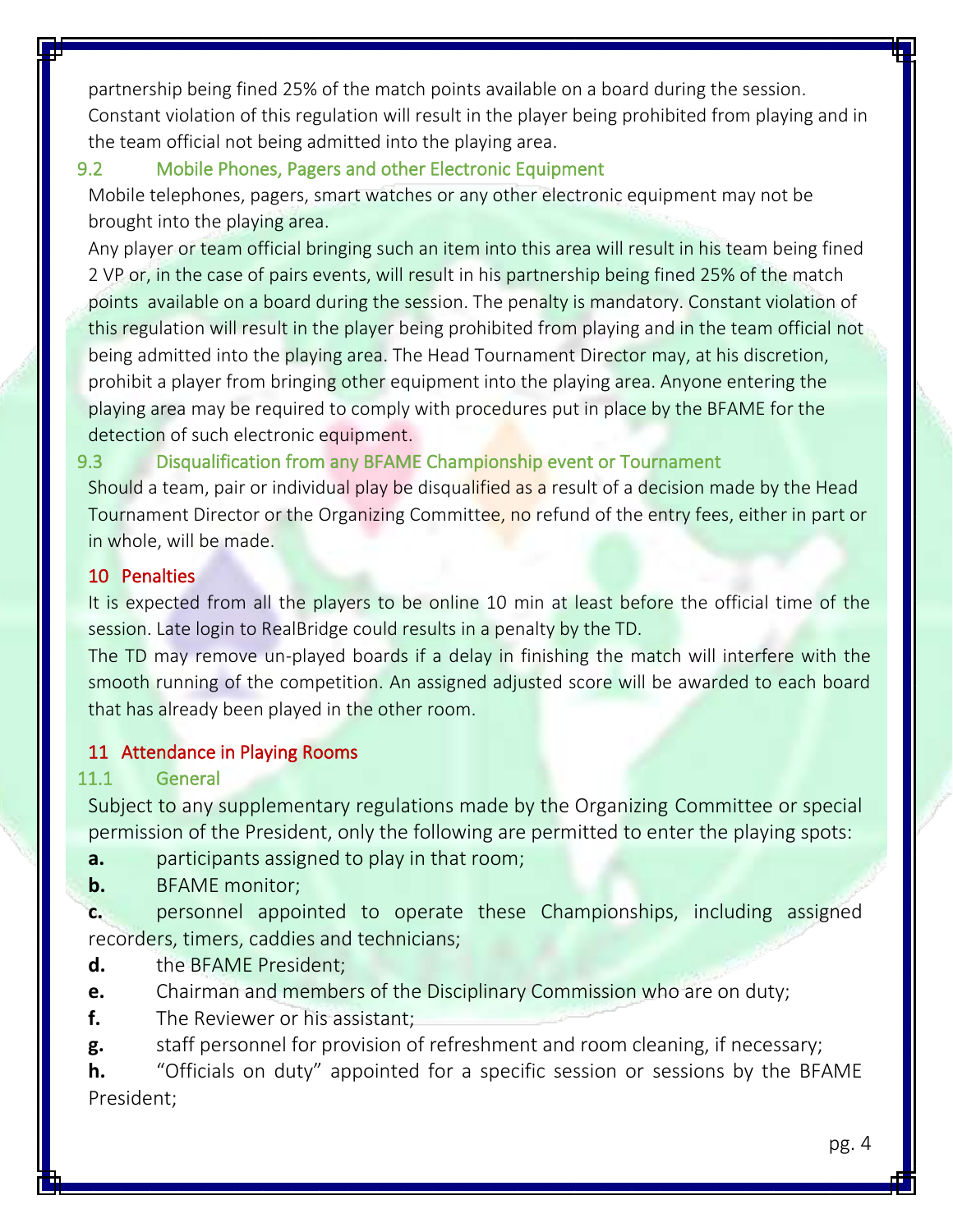**i.**Media operators authorized by the BFAME President. No spectators can be admitted in the playing spots to watch the matches.

# 12 Tie-break procedure

#### 12.1 Round Robin Stage

#### 12.1.1 If two teams

are tied with the same number of Victory Points at the end of the round robin, the tie shall be broken as follows (in the sequence shown):

a) IMPs earned by the tied teams in the match(s) they played against each other. If the tie remains, then:

b) Total IMPs earned in all matches played by the tied teams in the event. If the tie remains then:

c) IMP quotient (total IMPs won divided by total IMPs lost) in all matches played by the tied teams in the event. If the tie remains:

d) One board "sudden death" will determine the winner

#### 12.1.2 Three teams

If three teams are tied with the same number of Victory Points at the end of the round-robin, the tie shall be broken according to the following:

- a) If one of the teams earned more VPs against each of the other two in the matches it played against them in the event, it shall be declared winner and, if necessary, with Subsection 12.1.1 and If the three teams remain tied, then:
- b) If one of the teams earned more VPs against one of the remaining teams and tied with the other in the matches it played between them in the event, it shall be declared winner and the tie between the remaining teams shall be broken, if necessary, in accordance with subsection 12.1.1 and if the three teams remain tied, then:
- c) If one team has been beaten by the other two teams in matches it played against them in the event, it shall be ranked third in the tied positions and the tie between the remaining teams shall be broken in accordance with Sub‐section 12.1.1
- d) IMP quotient in all matches played by the tied teams in the event.

# 12.2 Pair events

If two pairs or more have the same cumulative score after the end of the 2nd session or 4th Session, the tie shall be broken as follows:

a) The pair with the higher score in the 2nd / 4th session shall determine the final ranking.

b) Mutual boards between the tied pairs - if applicable –

# 13 Undo

Undoes are allowed only during bidding and according to the followings:

- 1. The undo button is activated from the beginning
- 2. Click the undo button to stop the bidding.

3. Call the TD

4. No Action from any party will be taken before the arrival of the TD.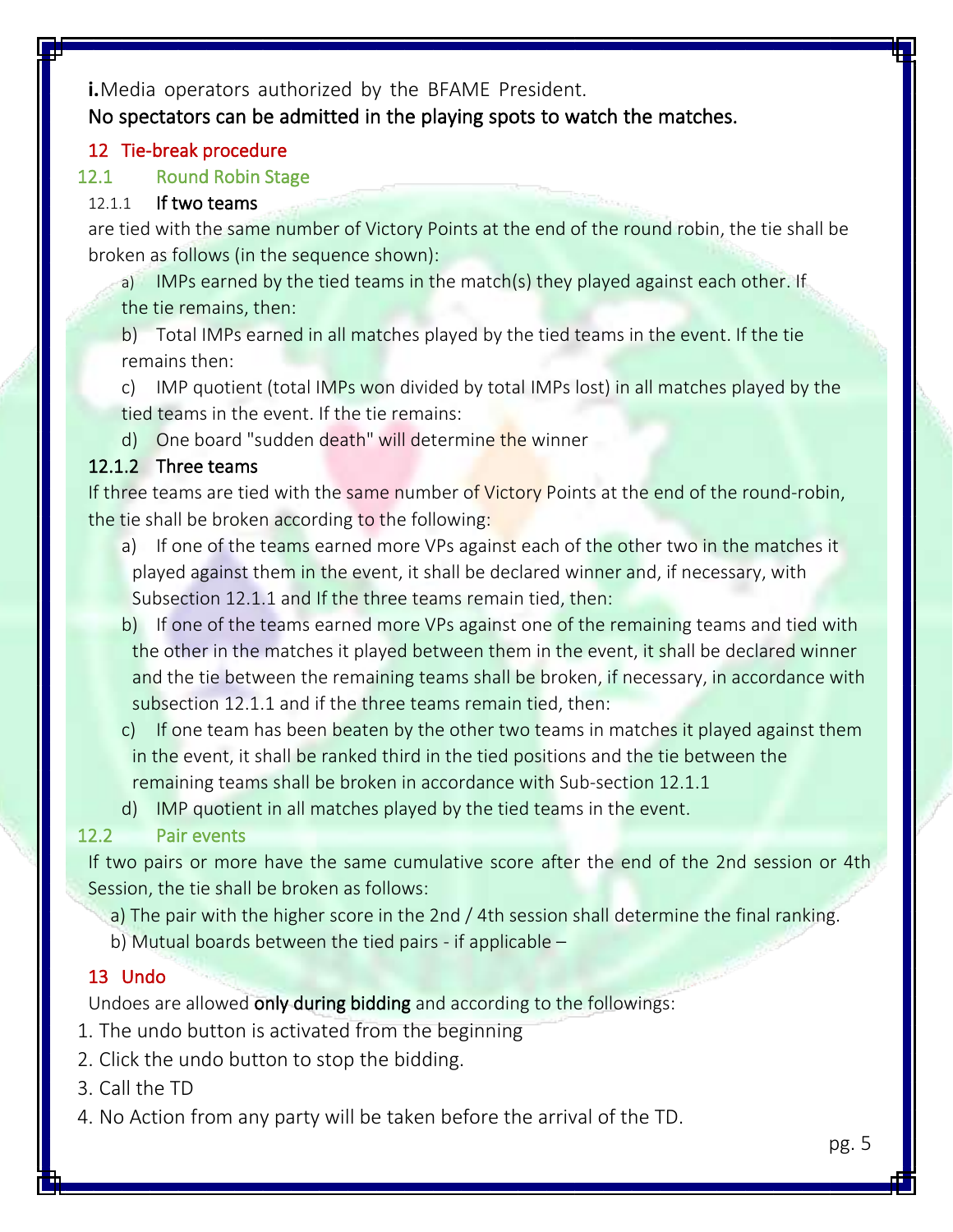- 5. The TD will instruct the opponents whether to accept the undo or not, the TD will accept only the obvious miss-click requests but not the change of mind requests.
- 6. The TD will keep counting the undoes for each player, only 2 undoes are allowed for each player during one session.
- 7. If the opponents accept before the TD arrival , bidding continue. but all parties forfeit their rights for any kind of rectification later on.
- 8. If the opponents don't accept before the TD arrival , bidding stops and the TD decide what is to be done.
- 9. The TDs reserve the rights to adjust the score of the board for any unauthorised information might arise from using the undo process.
- 10. Undo is not allowed under any circumstances during playing the deals and if a player request an undo during play, the TD has to be summoned immediately to take an action and he might adjust the score.

# 14 Kibitzers

Kibitzers are not allowed by any means at 1) the playing venue, 2) RealBridge online playing room.

All players are required to immediately leave the playing area when they finish their session, players are also kindly asked to keep their seats and not roam around the playing area.

All the matches will be broadcasted via RealBridge kibitzer website…

# <https://kibitz.realbridge.online/>

At the RealBridge kibitzer website, kibitzers can find the live broadcasted matches and also all the other matches scheduled for broadcast.

For security reasons, all broadcasted matches will be delayed by 30-45 min.

# 15 Play Links

- Each category will have its own playing link (Open teams link Women teams link ... etc )
- For security reasons, each category will play a different deals than the other categories.
- Play links will be posted to the captains' WhatsApp group and will be also posted to the BFAME website.
- Player can click the Match number, official start time or Session open time of his/her category to join the game.
- The game will be open to players 30 min before the official start time.

# 16 Line-ups , Home & Visiting teams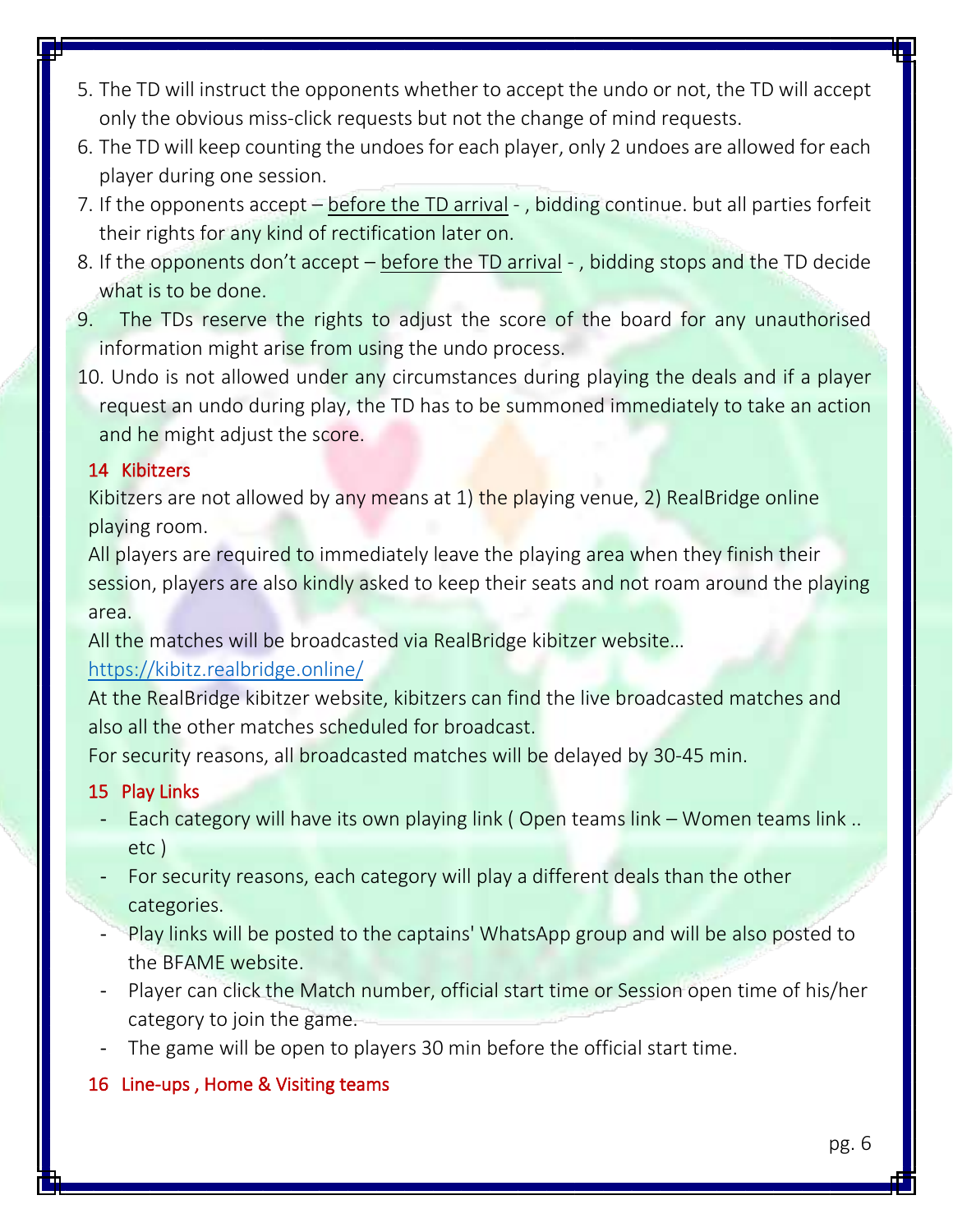- When logging in to the RealBridge game (using the game link), the NBO team's name will be written on one of the Tables.
- All team members are required to sit at their table ( all together ) in Pairs NS and EW, later on, when the session starts, the software will automatically move the EW pairs between the tables according to the schedule of play.
- In the schedule of play, there is Home team (the team mentioned first) and Visiting team ( the team mentioned second )
- NO LINE-UP will be needed from the teams, the visiting team has to sit first at their table ( in Pairs NS and EW ), minimum 10 min before the official start time, and the Home team has the right to have a look at the visiting team and sit its pairs accordingly

# 22.1 Knock out stage

The high ranked teams after the end of the RR will be the Home teams in the even number sessions and the lower ranked teams after the end of the RR will be the Home teams in the odd number sessions.

# 17 Time delay and hesitation

- The TDs have the tools to produce a board report which includes the time for each bid / play by each player, bare that in mind when calling the TD for a possible hesitation or before denying it.
- The TDs also have the tools to produce a session time report which includes the exact time taken by each player in a session, in case of time delay, the penalty will be given according to this report.

# 18 Headphones / Earphones

In order to minimize the noise in the venue as much as possible…

- It is strongly recommended for each player to have his own headphone / earphone which is connected to his device during play.
- Use the table chat / private chat as much as possible and don't use vocal chat.
- Any vocal explanation will not be taken into the TD consideration in any bridge case.
- Players need to be very careful when using the table chat as they might give an unauthorized information to partner which could results in adjusted score by the TD.

# 19 Play Format

# 19.1 3 – 5 Teams

- All the teams will play 4 complete RR matches over 4 or 5 days.
- The first 3 RRs will be done due to a pre-determined draw according to the NBO previous BFAME championship results.
- The last RR in all categories will be determined according to the final ranking of each team in the previous RRs.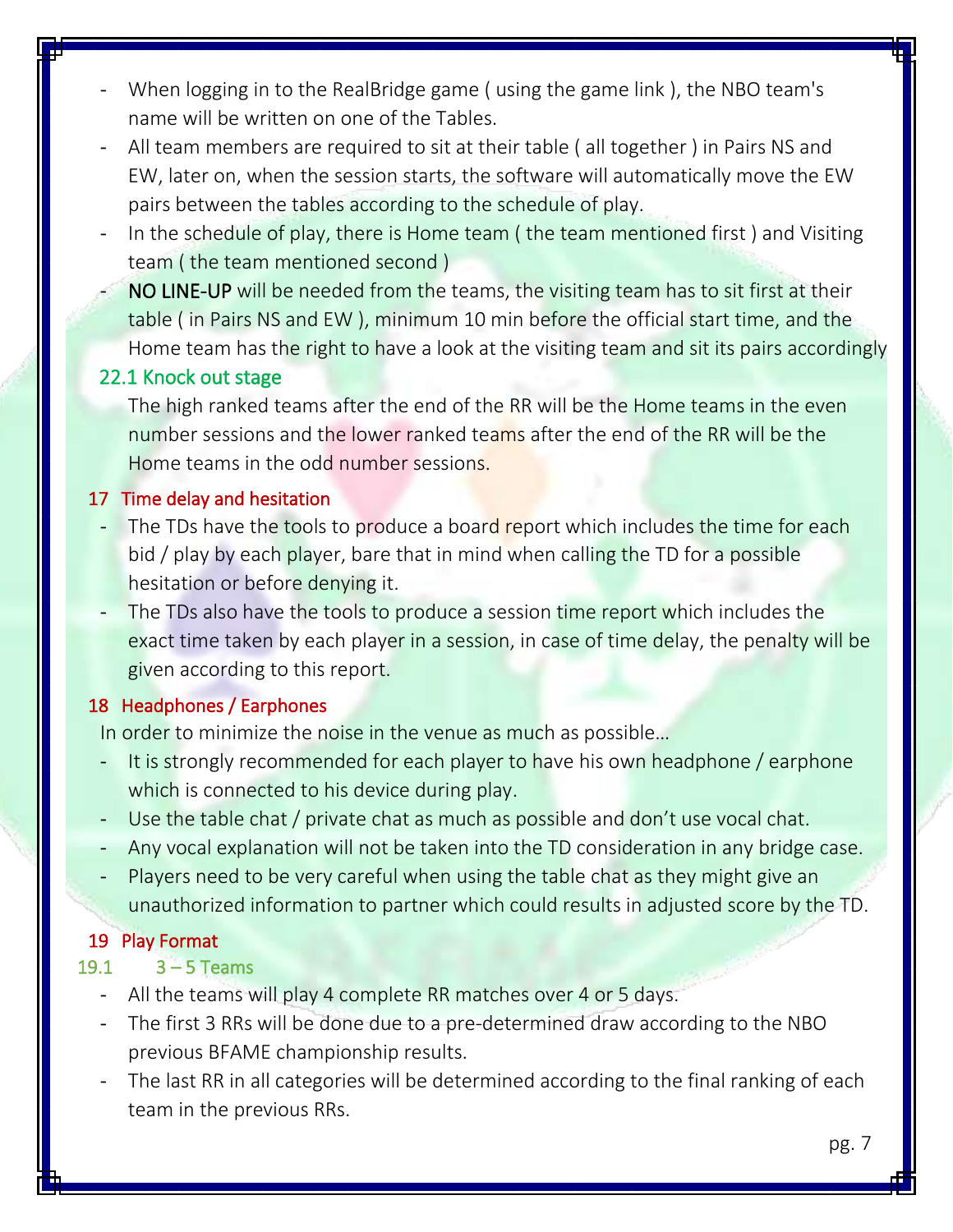Final match will played between the top two teams after the RR stage to determine the title winner.

# 19.2 6 Teams

- All the teams will play 3 complete RR matches over 5 days.
- The first 2 RRs will be done due to a pre-determined draw according to the NBO previous BFAME championship results.
- The last RR in all categories will be determined according to the final ranking of each team in the previous RRs.
- The top four teams at the end of the RR stage will qualify to the semi-final stage.
- The top ranked team will choose its opponents.
- The Semi final match will be 4 Sessions X 16 Boards each
- Final match will played between the semifinal winners to determine the title winner.

# 19.3 7-8 Teams

- All the teams will play 2 complete RR matches over 5 days.
- The RRs will be done due to a pre-determined draw according to the NBO previous BFAME championship results.
- The top four teams at the end of the RR stage will qualify to the semi-final stage.
- The top ranked team will choose its opponents.
- The Semi-final match will be 4 Sessions X 16 Boards each
- Final match will played between the semi-final winners to determine the title winner.

# In all cases, and for security reasons, there will be a different set of deals for each category in each match.

# 20 Carryover

In all the knock out stages, there shall be a carryover = 0.5 IMP to the higher ranked team after the RR stage.

# 21 General

- 21.1. All the players must be presented at the playing spot determined by the BFAME and to play under the supervision a monitor appointed by the BFAME.
- 21.2. WBF 20 VP continues scale will be used in the RR Stage
- 21.3. KO stage will be calculated in IMPs
- 21.4. Butler ranking will be posted after each RR session.
- 21.5. in the event that there is confusion, lack of clarity, or a difference in the interpretation of one of the technical clauses in these regulations, the interpretation of the Head TD is the final interpretation of this confusion / wording.